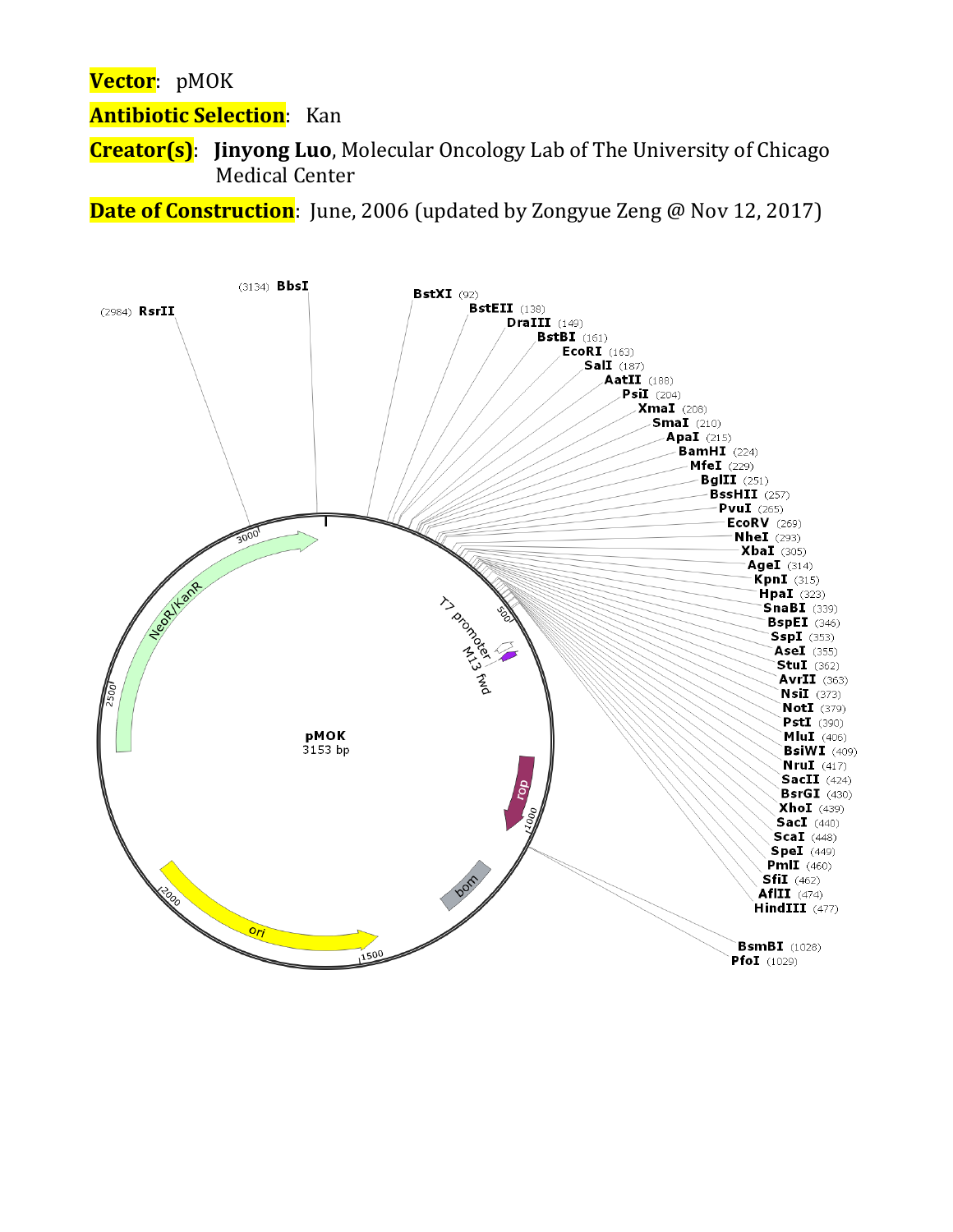## **pMOK Vector Full-Length Sequence**

GGAAACAGCTATGACCATGATTACGCCAAGCTCGAAATTACCCTCACTAAAGGGAACAAAAGCTGGTACGAGGACAGGCTGG AGCCATGGGCATGGCTACTCAAGCTGATTTGATGGAGTTGGACATGGCCATGGCTGGTGACCACGTCGTGGAATGCCTTCGA ATTCAGCACCTGCACATGGGACGTCGACCTGAGGTAATTATAACCCGGGCCCTATATATGGATCCAATTGCAATGATCATCA TGACAGATCTGCGCGCGATCGATATCAGCGCTTTAAATTTGCGCATGCTAGCTATAGTTCTAGAGGTACCGGTTGTTAACGT TAGCCGGCTACGTATACTCCGGAATATTAATAGGCCTAGGATGCATATGGCGGCCGCCTGCAGCTGGCGCCATCGATACGCG TACGTCGCGACCGCGGACATGTACAGAGCTCGAGAAGTACTAGTGGCCACGTGGGCCGTGCACCTTAAGCTTTTAAATAAGG AGGAATAACATAT**GACCATGATTACGCCAAGCTCCAATTC**GCCCTATAGTGAGTCGTATTACAATTCACTGGCCGTCGTTTT ACCCGGATCTGCATCGCAGGATGCTGCTGGCTACCCTGTGGAACACCTACATCTGTATTAACGAAGCGCTGGCATTGACCCT GAGTGATTTTTCTCTGGTCCCGCCGCATCCATACCGCCAGTTGTTTACCCTCACAACGTTCCAGTAACCGGGCATGTTCATC ATCAGTAACCCGTATCGTGAGCATCCTCTCTCGTTTCATCGGTATCATTACCCCCATGAACAGAAATCCCCCTTACACGGAG GCATCAGTGACCAAACAGGAAAAAACCGCCCTTAACATGGCCCGCTTTATCAGAAGCCAGACATTAACGCTTCTGGAGAAAC TCAACGAGCTGGACGCGGATGAACAGGCAGACATCTGTGAATCGCTTCACGACCACGCTGATGAGCTTTACCGCAGCTGCCT CGCGCGTTTCGGTGATGACGGTGAAAACCTCTGACACATGCAGCTCCCGGAGACGGTCACAGCTTGTCTGTAAGCGGATGCC GGGAGCAGACAAGCCCGTCAGGGCGCGTCAGCGGGTGTTGGCGGGTGTCGGGGCGCAGCCATGACCCAGTCACGTAGCGATA GCGGAGTGTATACTGGCTTAACTATGCGGCATCAGAGCAGATTGTACTGAGAGTGCACCATATGCGGTGTGAAATACCGCAC AGATGCGTAAGGAGAAAATACCGCATCAGGCGCTCTTCCGCTTCCTCGCTCACTGACTCGCTGCGCTCGGTCGTTCGGCTGC GGCGAGCGGTATCAGCTCACTCAAAGGCGGTAATACGGTTATCCACAGAATCAGGGGATAACGCAGGAAAGAACATGTGAGC AAAAGGCCAGCAAAAGGCCAGGAACCGTAAAAAGGCCGCGTTGCTGGCGTTTTTCCATAGGCTCCGCCCCCCTGACGAGCAT CACAAAAATCGACGCTCAAGTCAGAGGTGGCGAAACCCGACAGGACTATAAAGATACCAGGCGTTTCCCCCTGGAAGCTCCC TCGTGCGCTCTCCTGTTCCGACCCTGCCGCTTACCGGATACCTGTCCGCCTTTCTCCCTTCGGGAAGCGTGGCGCTTTCTCA TAGCTCACGCTGTAGGTATCTCAGTTCGGTGTAGGTCGTTCGCTCCAAGCTGGGCTGTGTGCACGAACCCCCCGTTCAGCCC GACCGCTGCGCCTTATCCGGTAACTATCGTCTTGAGTCCAACCCGGTAAGACACGACTTATCGCCACTGGCAGCAGCCACTG GTAACAGGATTAGCAGAGCGAGGTATGTAGGCGGTGCTACAGAGTTCTTGAAGTGGTGGCCTAACTACGGCTACACTAGAAG GACAGTATTTGGTATCTGCGCTCTGCTGAAGCCAGTTACCTTCGGAAAAAGAGTTGGTAGCTCTTGATCCGGCAAACAAACC ACCGCTGGTAGCGGTGGTTTTTTTGTTTGCAAGCAGCAGATTACGCGCAGAAAAAAAGGATCTCAAGAAGATCCTTTGATCT TTTCTACGGGGTCTGACGCTCAGTGGAACGAAAACTCACGTTAAGGGATTTTGGTCATGAGATTATCAAAAAGGATCTTCAC CTAGATCCTTTTAAATTAAAAATGAAGTTTTAAATCAATCTAAAGTATATATGAGTAAACTTGGTCTGACAGTTACCAATGC TTAATCAGTGAGGCACCTATCTCAGCGATCTGTCTATTTCGTTCATCCATAGTTGCCTGACTCCCCGTCATTCAAATATGTA TCCGCTCATGAGACAATAACCCTGATAAATGCTTCAATAATAT**ATG**ATTGAACAAGATGGATTGCACGCAGGTTCTCCGGCC GCTTGGGTGGAGAGGCTATTCGGCTATGACTGGGCACAACAGACAATCGGCTGCTCTGATGCCGCCGTGTTCCGGCTGTCAG CGCAGGGGCGCCCGGTTCTTTTTGTCAAGACCGACCTGTCCGGTGCCCTGAATGAACTGCAAGACGAGGCAGCGCGGCTATC GTGGCTGGCCACGACGGGCGTTCCTTGCGCAGCTGTGCTCGACGTTGTCACTGAAGCGGGAAGGGACTGGCTGCTATTGGGC GAAGTGCCGGGGCAGGATCTCCTGTCATCTCACCTTGCTCCTGCCGAGAAAGTATCCATCATGGCTGATGCAATGCGGCGGC TGCATACGCTTGATCCGGCTACCTGCCCATTCGACCACCAAGCGAAACATCGCATCGAGCGAGCACGTACTCGGATGGAAGC CGGTCTTGTCGATCAGGATGATCTGGACGAAGAGCATCAGGGGCTCGCGCCAGCCGAACTGTTCGCCAGGCTCAAGGCGAGC ATGCCCGACGGCGAGGATCTCGTCGTGACCCATGGCGATGCCTGCTTGCCGAATATCATGGTGGAAAATGGCCGCTTTTCTG GATTCATCGACTGTGGCCGGCTGGGTGTGGCGGACCGCTATCAGGACATAGCGTTGGCTACCCGTGATATTGCTGAAGAGCT TGGCGGCGAATGGGCTGACCGCTTCCTCGTGCTTTACGGTATCGCCGCTCCCGATTCGCAGCGCATCGCCTTCTATCGCCTT CTTGACGAGTTCTTC**TGA**CCTTTCGTCTTCAAGaatt

|           | Unique enzymes in pMOK: |     | Hpa I     | GTT   AAC            | 280  |
|-----------|-------------------------|-----|-----------|----------------------|------|
|           |                         |     | SnaB I    | TAC   GTA            | 296  |
| BstE II   | G`GTNAC, C              | 95  | BspM II   | T`CCGG, A            | 303  |
| PflM I    | CCAN, NNN `NTGG         | 106 | Ssp I     | AAT   ATT            | 310  |
| Dra III   | CAC, NNN GTG            | 106 | Ase I     | AT`TA, AT            | 312  |
| Bsm I     |                         |     | Vsp I     | AT`TA, AT            | 312  |
|           | GAATG, C 7              | 116 | Stu I     | AGG   CCT            | 319  |
| Bsq I     | GTGCAG 22/20            | 116 | Avr II    | $C$ $CTAG$ , $G$     | 320  |
| BsiC I    | TT CG, AA               | 118 | Nsi I     | A, TGCA`T            | 330  |
| BstB I    | TT CG, AA               | 118 | Not I     | GC `GGCC, GC         | 336  |
| ECOR I    | G`AATT, C               | 120 | Pst I     | C, TGCA G            | 347  |
| Sal I     | G`TCGA, C               | 144 | Mlu I     | A`CGCG, T            | 363  |
| Aat II    | G, ACGT `C              | 145 | BsiW I    | C`GTAC, G            | 366  |
| Bsu36 I   | CC`TNA, GG              | 150 | Spl I     | $C$ $GTAC$ , $G$     | 366  |
| PspA I    | C CCGG, G               | 165 | Nru I     | TCG   CGA            | 374  |
| Xma I     | C CCGG, G               | 165 | Sac II    | CC, GC 'GG           | 381  |
| Sma I     | CCC   GGG               | 167 | BsrG I    | T`GTAC.A             | 387  |
| Bsp120 I  | G`GGCC, C               | 168 | PaeR7 I   | C`TCGA, G            | 396  |
| Eco0109 I | RG GNC, CY              | 169 | Xho I     | C`TCGA, G            | 396  |
| Apa I     | G, GGCC `C              | 172 | Sac I     | G, AGCT `C           | 397  |
| BamH I    | G`GATC, C               | 181 | Sca I     | AGT   ACT            | 405  |
| Mun I     | C`AATT, G               | 186 | Spe I     | A`CTAG, T            | 406  |
| Bcl I     | T`GATC, A               | 195 | Eco72 I   | CAC   GTG            | 417  |
| Bgl II    | A`GATC, T               | 208 | Pml I     | CAC   GTG            | 417  |
| BssH II   | G`CGCG, C               | 214 | Sfi I     | GGCCN, NNN NGGCC 419 |      |
| Pvu I     | CG, AT `CG              | 222 | Bgl I     | GCCN, NNN `NGGC      | 419  |
| EcoR V    | GAT ATC                 | 226 | Afl II    | C`TTAA, G            | 431  |
| Nhe I     | G`CTAG, C               | 250 | HinD III  | A`AGCT, T            | 434  |
| Xba I     | T`CTAG, A               | 262 | BsmB I    | CGTCTC 7/11          | 982  |
| Acc65 I   | $G$ $GTAC$ , $C$        | 268 | Bsp1286 I | G, DGCH C            | 2725 |
| Asp718    | G`GTAC, C               | 268 | Msl I     | CAYNN   NNRTG        | 2859 |
| Age I     | A CCGG, T               | 271 | Rsr II    | CG`GWC, CG           | 2938 |
|           |                         |     |           |                      |      |

Kpn I G, GTAC`C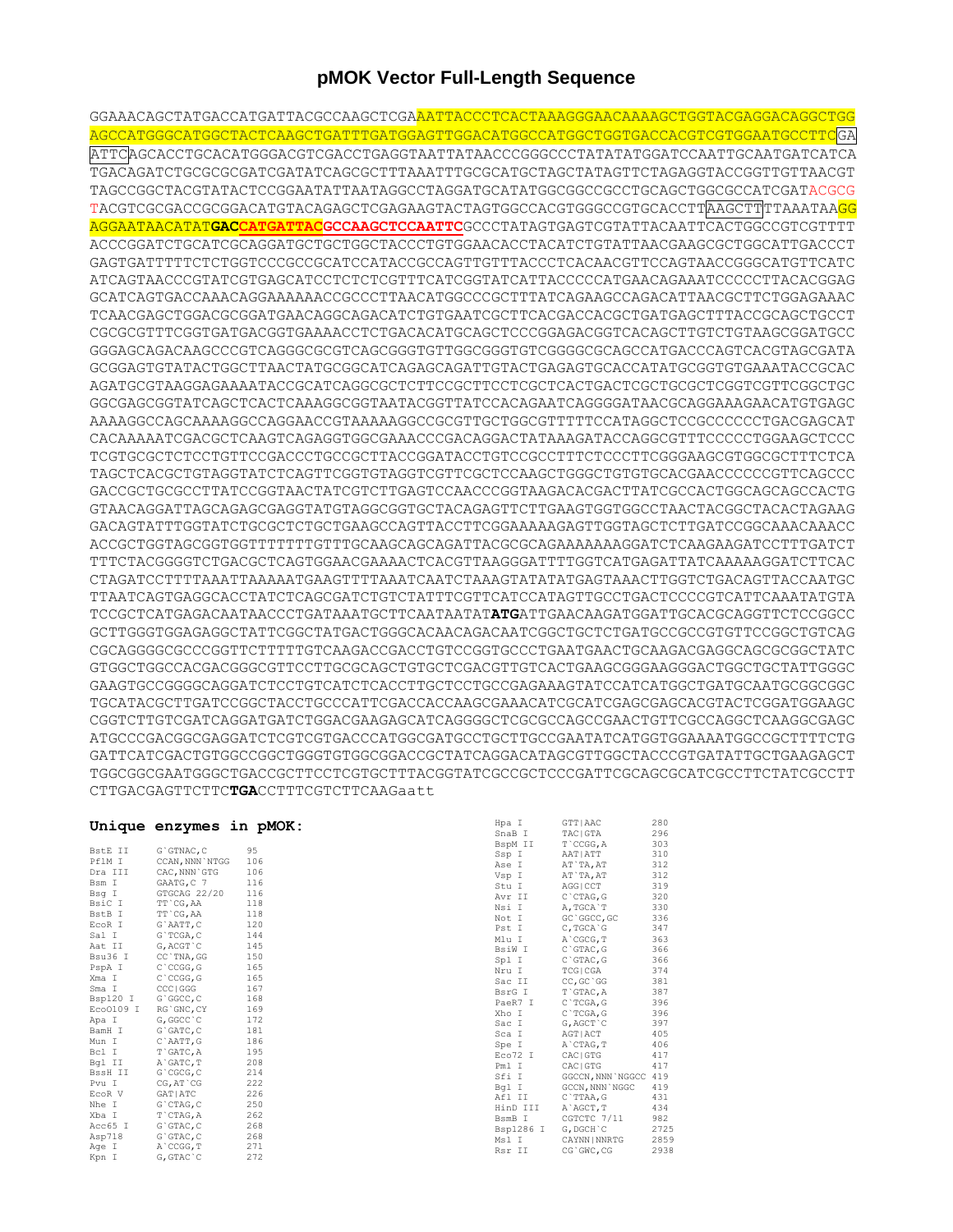| Bbs I<br>Bbv II<br>Number of enzymes = $64$ |            | GAAGAC 8/12<br>GAAGAC 7/11 | 3088<br>3089                              |              |              | BsrB I<br>BsrD I<br>BsrG I<br>BssH II | (3)<br>(2)<br>(1)<br>(1) | 1272<br>198<br>387<br>214 | 2254<br>2655 | 3035         |              |
|---------------------------------------------|------------|----------------------------|-------------------------------------------|--------------|--------------|---------------------------------------|--------------------------|---------------------------|--------------|--------------|--------------|
|                                             |            |                            | The following enzymes do not cut in pMOK: |              |              | BssS I<br>Bst1107 I                   | (2)<br>(2)               | 1512<br>299               | 3014<br>1112 |              |              |
| Asc I                                       | Blp I      |                            | Bsa I                                     | BseR I       | BstX I       | BstB I<br>BstE II                     | (1)<br>(1)               | 118<br>95                 |              |              |              |
| ECON I                                      | Esp I      |                            | Fse I                                     | Pac I        | Pme I        | BstN I                                | (4)                      | 1367                      | 1488         | 1501         | 2809         |
|                                             |            |                            |                                           |              |              | BstU I                                | (13)                     | 216<br>380                | 218<br>871   | 365<br>940   | 374<br>942   |
| pMOK :                                      |            |                            | sites sorted by name:                     |              |              |                                       |                          | 1045                      | 1386         | 1967         | 2488         |
|                                             |            |                            |                                           |              |              | BstY I                                | (9)                      | 2789<br>181               | 208          | 533          | 1980         |
| Aat II                                      | (1)        | 145                        |                                           |              |              |                                       |                          | 1991                      | 2077         | 2089         | 2593         |
| Acc I<br>Acc65 I                            | (3)<br>(1) | 145<br>268                 | 298                                       | 1111         |              | Bsu36 I                               |                          | 2839<br>150               |              |              |              |
| Aci I                                       | (44)       | 335                        | 339                                       | 378          | 380          | Cac8 I                                | (1)<br>(24)              | 216                       | 248          | 252          | 290          |
|                                             |            | 630<br>816                 | 633<br>871                                | 644<br>927   | 800<br>1012  |                                       |                          | 343<br>598                | 350<br>816   | 438<br>1270  | 556<br>1356  |
|                                             |            | 1051                       | 1061                                      | 1103         | 1128         |                                       |                          | 1393                      | 1953         | 2316         | 2502         |
|                                             |            | 1166<br>1265               | 1179<br>1272                              | 1205<br>1293 | 1222<br>1384 |                                       |                          | 2721                      | 2787         | 2793         | 2821         |
|                                             |            | 1412                       | 1539                                      | 1558         | 1679         | Cfr10 I                               | (4)                      | 2825<br>271               | 2866<br>288  | 2870<br>2741 | 2924<br>2922 |
|                                             |            | 1789<br>2331               | 1924<br>2394                              | 1933<br>2488 | 2252<br>2552 | Cla I                                 | (2)                      | 222                       | 358          |              |              |
|                                             |            | 2653                       | 2656                                      | 2896         | 2936         | Csp6 I                                | (7)                      | 68<br>404                 | 269<br>1146  | 367<br>2727  | 388          |
| Afl II                                      | (1)        | 2941<br>431                | 2991                                      | 3007         | 3033         | Dde I                                 | (6)                      | 150                       | 609          | 1149         | 1614         |
| Afl III                                     | (3)        | 363                        | 384                                       | 1339         |              | Dpn I                                 | (17)                     | 2023<br>183               | 2189<br>197  | 210          | 221          |
| Age I<br>Aha II                             | (1)<br>(3) | 271<br>142                 | 352                                       | 2422         |              |                                       |                          | 535                       | 1907         | 1982         | 1993         |
| Ahd I                                       | (2)        | 2232                       | 3092                                      |              |              |                                       |                          | 2001<br>2595              | 2079<br>2673 | 2091<br>2754 | 2196<br>2763 |
| Alu I                                       | (20)       | 9<br>348                   | 31<br>395                                 | 64<br>436    | 254<br>477   |                                       |                          | 2841                      |              |              |              |
|                                             |            | 864                        | 921                                       | 932          | 981          | DpnII                                 | (17)                     | 181<br>533                | 195<br>1905  | 208<br>1980  | 219<br>1991  |
|                                             |            | 1000<br>1643               | 1281<br>1900                              | 1507<br>2528 | 1597<br>2986 |                                       |                          | 1999                      | 2077         | 2089         | 2194         |
| Alw I                                       | (11)       | 177                        | 188                                       | 540          | 1901         |                                       |                          | 2593<br>2839              | 2671         | 2752         | 2761         |
|                                             |            | 1987<br>2600               | 1987<br>2667                              | 2084<br>2846 | 2085         | Dra I                                 | (3)                      | 237                       | 2098         | 2117         |              |
| AlwN I                                      | (2)        | 130                        | 1755                                      |              |              | Dra III<br>Drd I                      | (1)<br>(3)               | 106<br>1034               | 1447         | 2449         |              |
| Apa I<br>ApaL I                             | (1)<br>(3) | 172<br>425                 | 1155                                      | 1653         |              | Dsa I                                 | (3)                      | 87                        | 378          | 2854         |              |
| Apo I                                       | (2)        | 120                        | 238                                       |              |              | Eae I                                 | (7)                      | 336<br>2502               | 411<br>2893  | 516<br>2920  | 2328         |
| Ase I<br>Asp718                             | (1)<br>(1) | 312<br>268                 |                                           |              |              | Eag I                                 | (2)                      | 336                       | 2328         |              |              |
| Ava I                                       | (2)        | 165                        | 396                                       |              |              | Ear I<br>Eco47 III                    | (3)<br>(2)               | 1223<br>232               | 2766<br>595  | 2976         |              |
| Ava II<br>Avr II                            | (2)<br>(1) | 626<br>320                 | 2938                                      |              |              | Eco57 I                               | (3)                      | 1886                      | 2567         | 2999         |              |
| BamH I                                      | (1)        | 181                        |                                           |              |              | Eco72 I<br>Eco0109 I                  | (1)<br>(1)               | 417<br>169                |              |              |              |
| Ban I                                       | (5)        | 268<br>2456                | 351                                       | 2180         | 2421         | EcoR I                                | (1)                      | 120                       |              |              |              |
| Ban II                                      | (3)        | 172                        | 397                                       | 2787         |              | EcoR II<br>ECOR V                     | (4)<br>(1)               | 1365<br>226               | 1486         | 1499         | 2807         |
| Bbe I<br>Bbs I                              | (2)<br>(1) | 355<br>3088                | 2425                                      |              |              | Ehe I                                 | (2)                      | 353                       | 2423         |              |              |
| Bbv I                                       | (10)       | 357                        | 941                                       | 990          | 1087         | Fnu4H I                               | (33)                     | 336<br>633                | 339<br>930   | 346<br>933   | 552<br>979   |
|                                             |            | 1758<br>2537               | 1761<br>3058                              | 1967         | 2495         |                                       |                          | 1076                      | 1129         | 1245         | 1263         |
| Bbv II                                      | (1)        | 3089                       |                                           |              |              |                                       |                          | 1266<br>1747              | 1384<br>1750 | 1539<br>1956 | 1682<br>2331 |
| Bcl I<br>Bcn I                              | (1)<br>(9) | 195<br>167                 | 168                                       | 532          | 680          |                                       |                          | 2383                      | 2394         | 2484         | 2489         |
|                                             |            | 986                        | 1021                                      | 1720         | 2427         |                                       |                          | 2526<br>2660              | 2567<br>2896 | 2654<br>2992 | 2657<br>3033 |
| Bfa I                                       | (6)        | 2587<br>251                | 263                                       | 321          | 407          |                                       |                          | 3047                      |              |              |              |
|                                             |            | 1834                       | 2087                                      |              |              | Fok I                                 | (9)                      | 337<br>886                | 560<br>1027  | 622<br>2198  | 700<br>2746  |
| Bgl I<br>Bgl II                             | (1)<br>(1) | 419<br>208                 |                                           |              |              |                                       |                          | 2771                      |              |              |              |
| Bpm I                                       | (2)        | 102                        | 868                                       |              |              | Fsp I<br>Gdi II                       | (2)<br>(7)               | 245<br>335                | 2524<br>337  | 515          | 2327         |
| BsaA I<br>BsaB I                            | (4)<br>(2) | 296<br>224                 | 417<br>538                                | 1093         | 2726         |                                       |                          | 2329                      | 2892         | 2919         |              |
| BsaH I                                      | (3)        | 142                        | 352                                       | 2422         |              | Gsu I<br>Hae I                        | (2)<br>(6)               | 101<br>319                | 867<br>413   | 1354         | 1365         |
| BsaJ I                                      | (7)        | 87<br>1499                 | 165<br>2585                               | 320<br>2854  | 378          |                                       |                          | 1817                      | 2504         |              |              |
| BsaW I                                      | (5)        | 271                        | 303                                       | 1545         | 1692         | Hae II                                | (6)                      | 234<br>1587               | 355<br>2425  | 597          | 1217         |
| Bsg I                                       | (1)        | 2453<br>116                |                                           |              |              | Hae III                               | (15)                     | 170<br>422                | 319<br>518   | 338<br>814   | 413<br>1354  |
| BsiC I                                      | (1)        | 118                        |                                           |              |              |                                       |                          | 1365                      | 1383         | 1817         | 2330         |
| BsiE I                                      | (6)        | 222<br>1679                | 339<br>2331                               | 378          | 1255         |                                       |                          | 2504                      | 2895         | 2922         |              |
| BsiHKA I                                    | (6)        | 397                        | 429                                       | 1159         | 1657         | Hga I<br>HgiA I                       | (4)<br>(6)               | 876<br>397                | 1035<br>429  | 1449<br>1159 | 2027<br>1657 |
| BsiW I                                      | (1)        | 2535<br>366                | 2725                                      |              |              |                                       |                          | 2535                      | 2725         |              |              |
| Bsm I                                       | (1)        | 116                        |                                           |              |              | HgiE II<br>Hha I                      | (2)<br>(22)              | 1157<br>216               | 1918<br>218  | 233          | 246          |
| BsmA I<br>BsmB I                            | (2)<br>(1) | 983<br>982                 | 2255                                      |              |              |                                       |                          | 354                       | 596          | 942          | 1045         |
| BsmF I                                      | (3)        | 153                        | 612                                       | 2573         |              |                                       |                          | 1075<br>1586              | 1216<br>1686 | 1249<br>1860 | 1519<br>1969 |
| BsoF I                                      | (33)       | 336<br>633                 | 339<br>930                                | 346<br>933   | 552<br>979   |                                       |                          | 2416                      | 2424         | 2488         | 2525         |
|                                             |            | 1076                       | 1129                                      | 1245         | 1263         | HinC II                               | (2)                      | 2791<br>146               | 3051<br>280  |              |              |
|                                             |            | 1266<br>1747               | 1384<br>1750                              | 1539<br>1956 | 1682<br>2331 | Hind II                               | (2)                      | 146                       | 280          |              |              |
|                                             |            | 2383                       | 2394                                      | 2484         | 2489         | HinD III<br>Hinf I                    | (1)<br>(8)               | 434<br>497                | 895          | 1239         | 1314         |
|                                             |            | 2526<br>2660               | 2567<br>2896                              | 2654<br>2992 | 2657<br>3033 |                                       |                          | 1710                      | 2227         | 2907         | 3041         |
|                                             |            | 3047                       |                                           |              |              | HinI I<br>HinP I                      | (3)<br>(22)              | 142<br>214                | 352<br>216   | 2422<br>231  | 244          |
| Bsp120 I<br>Bsp1286 I                       | (1)<br>(1) | 168<br>2725                |                                           |              |              |                                       |                          | 352                       | 594          | 940          | 1043         |
| BspH I                                      | (3)        | 201                        | 2059                                      | 2256         |              |                                       |                          | 1073<br>1584              | 1214<br>1684 | 1247<br>1858 | 1517<br>1967 |
| BspM I<br>BspM II                           | (3)<br>(1) | 138<br>303                 | 2309                                      | 2690         |              |                                       |                          | 2414                      | 2422         | 2486         | 2523         |
| Bsr I                                       | (10)       | 518                        | 648                                       | 672          | 1087         | Hpa I                                 | (1)                      | 2789<br>280               | 3049         |              |              |
|                                             |            | 1118<br>2365               | 1746<br>2566                              | 1759         | 1873         | Hpa II                                | $(20)$ 166               |                           | 272          | 289          | 304          |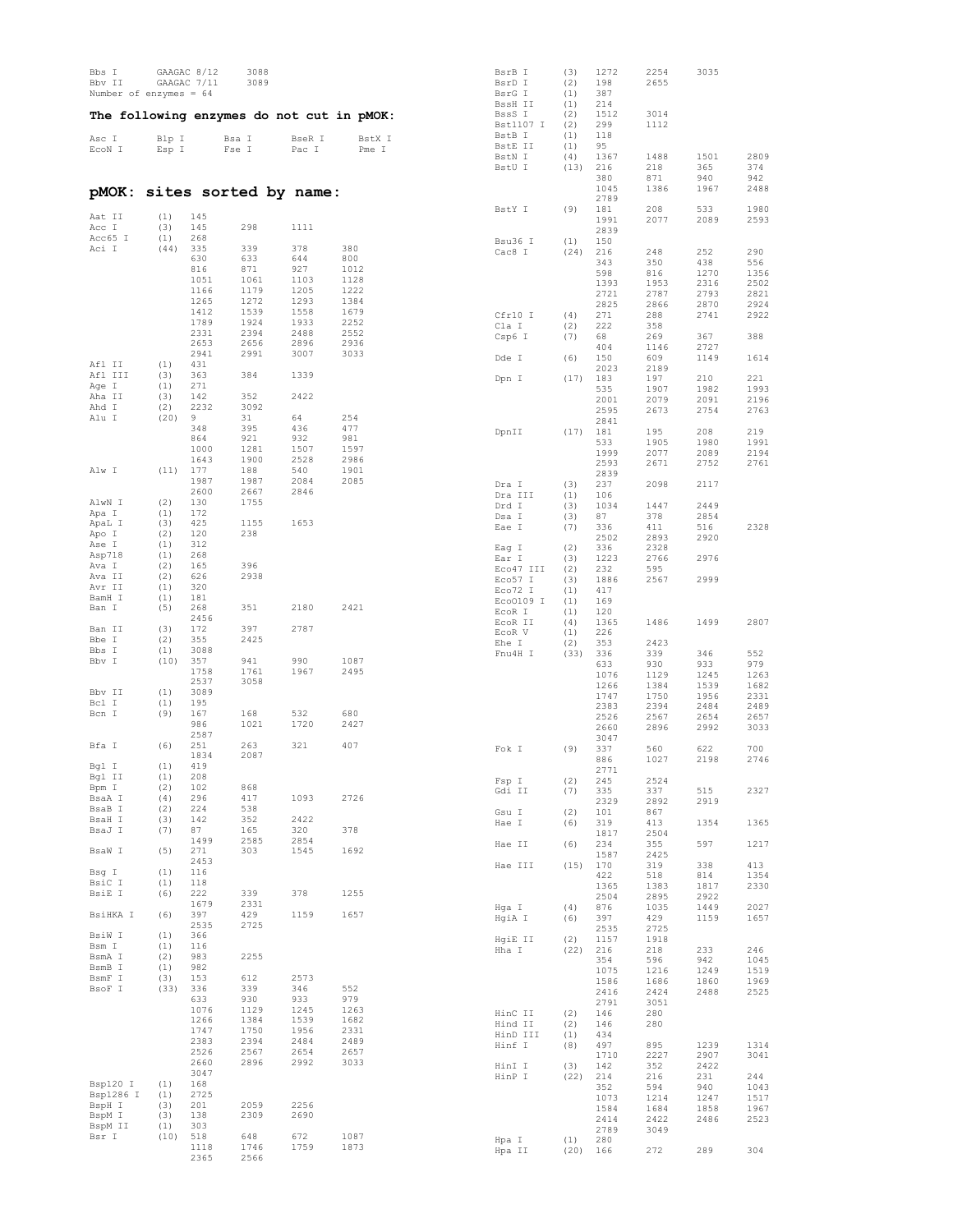|                         |                   | 531<br>1546<br>2327<br>2585 | 678<br>1693<br>2404<br>2675 | 985<br>1719<br>2426<br>2742 | 1019<br>1909<br>2454<br>2923 | SfaN I                   | (17)                                 | 1499<br>316<br>721<br>1177  | 2585<br>539<br>783<br>1215     | 2854<br>547<br>1006<br>1435   | 643<br>1139<br>2381                      |
|-------------------------|-------------------|-----------------------------|-----------------------------|-----------------------------|------------------------------|--------------------------|--------------------------------------|-----------------------------|--------------------------------|-------------------------------|------------------------------------------|
| Hph I                   | (5)               | 106<br>2601                 | 960                         | 969                         | 2076                         |                          |                                      | 2636<br>3059                | 2720                           | 2784                          | 2852                                     |
| Kas I<br>Kpn I<br>Mae I | (2)<br>(1)<br>(6) | 351<br>272<br>251           | 2421<br>263                 | 321                         | 407                          | Sfc I<br>Sfi I           | (5)<br>(1)                           | 255<br>1795<br>419          | 343                            | 490                           | 1604                                     |
| Mae II                  | (11)              | 1834<br>102<br>369          | 2087<br>142<br>416          | 282<br>666                  | 295<br>1092                  | Sma I<br>SnaB I<br>Spe I | (1)<br>(1)<br>(1)                    | 167<br>296<br>406           |                                |                               |                                          |
| Mae III                 | (12)              | 2042<br>95                  | 2538<br>673                 | 2725<br>696                 | 780                          | Sph I<br>Spl I           | (2)<br>(1)                           | 250<br>366                  | 2827                           |                               |                                          |
| Mbo I                   | (17)              | 993<br>1874<br>181          | 1088<br>2157<br>195         | 1695<br>2542<br>208         | 1758<br>2848<br>219          | Ssp I<br>Stu I<br>Sty I  | (1)<br>(1)<br>(3)                    | 310<br>319<br>87            | 320                            | 2854                          |                                          |
|                         |                   | 533<br>1999<br>2593         | 1905<br>2077<br>2671        | 1980<br>2089<br>2752        | 1991<br>2194<br>2761         | Taq I                    | (12)                                 | 33<br>358<br>2691           | 118<br>397<br>2715             | 145<br>1439<br>2751           | 222<br>2535<br>2913                      |
| Mbo II                  | (7)               | 2839<br>1211                | 2000                        | 2073                        | 2782                         | Tfi I<br>Tsp45 I         | (4)<br>(6)                           | 895<br>95                   | 1314<br>780                    | 2907<br>993                   | 3041<br>1088                             |
| Mlu I<br>Mme I          | (1)<br>(2)        | 2992<br>363<br>1553         | 3074<br>1737                | 3089                        |                              | Tth111 I<br>Tth111 II    | (3)<br>(5)                           | 2542<br>101<br>801          | 2848<br>1086<br>1928           | 2540<br>1937                  | 1967                                     |
| Mnl I                   | (18)              | 53<br>668<br>975<br>1771    | 65<br>726<br>1237<br>2171   | 145<br>765<br>1447<br>2337  | 259<br>945<br>1520<br>2473   | Vsp I<br>Xba I<br>Xca I  | (1)<br>(1)<br>(2)                    | 2858<br>312<br>262<br>299   | 1112                           |                               |                                          |
| Msc I                   | (2)               | 2830<br>413                 | 3022<br>2504                |                             |                              | Xho I<br>Xho II          | (1)<br>(9)                           | 396<br>181                  | 208                            | 533                           | 1980                                     |
| Mse I                   | (14)              | 39<br>432<br>1120           | 236<br>586<br>2045          | 279<br>806<br>2097          | 312<br>838<br>2102           | Xma I                    | (1)                                  | 1991<br>2839<br>165         | 2077                           | 2089                          | 2593                                     |
| Msl I<br>Msp I          | (1)<br>(20)       | 2116<br>2859<br>166         | 2169<br>272                 | 289                         | 304                          | Xma III<br>Xmn I         | (2)<br>(2)                           | 336<br>114                  | 2328<br>899                    |                               |                                          |
|                         |                   | 531<br>1546<br>2327         | 678<br>1693<br>2404         | 985<br>1719<br>2426         | 1019<br>1909<br>2454         | Site usage in pMOK:      |                                      |                             |                                |                               |                                          |
| MspA1 I                 | (7)               | 2585<br>348                 | 2675<br>380                 | 2742<br>932                 | 2923<br>1051                 | Aat II                   | G, ACGT `C                           |                             | 1                              | Acc I                         | GT `MK, AC                               |
| Mun I                   | (1)               | 1681<br>186                 | 1926                        | 2528                        |                              | Acc65 I<br>Afl II        | $G$ GTAC, $C$<br>$C$ `TTAA, G        |                             | $\mathbf{1}$<br>$\mathbf{1}$   | Aci I<br>Afl III              | $C$ $^{\circ}$ CG, $C$<br>A`CRYG, T      |
| Nae I<br>Nar I          | (2)<br>(2)        | 290<br>352                  | 2924<br>2422                |                             |                              | Age I<br>Ahd I           | A ccgg, T                            | GACNN, N`NNGTC              | 1<br>2                         | Aha II<br>Alu I               | GR`CG, YC<br>$AG$ $ CT$                  |
| Nci I                   | (9)               | 166<br>985                  | 167<br>1020                 | 531<br>1719                 | 679<br>2426                  | Alw I<br>Apa I           | GGATC 8/9<br>G, GGCC `C              |                             | 11<br>$\mathbf{1}$             | AlwN I<br>ApaL I              | CAG, NNN`CTG<br>$G$ `T $GCA$ , C         |
| Nco I                   | (2)               | 2586<br>87                  | 2854                        |                             |                              | Apo I<br>Ase I           | R`AATT, Y<br>AT`TA, AT               |                             | 2<br>$\mathbf{1}$              | Asc I<br>Asp718               | GG`CGCG, CC<br>$G$ GTAC, $C$             |
| Nde I<br>NgoM I         | (2)<br>(2)        | 330<br>288                  | 1162<br>2922                |                             |                              | Ava I<br>Avr II          | $C$ `YCGR, G<br>$C$ ctag, $G$        |                             | $\overline{c}$<br>$\mathbf{1}$ | Ava II<br>BamH I              | $G$ $GWC$ , $C$<br>$G$ $GATC$ , $C$      |
| Nhe I<br>Nla III        | (1)<br>(19)       | 250<br>20                   | 91                          | 139<br>466                  | 205                          | Ban I<br>Bbe I           | $G$ GYRC, $C$<br>G, GCGC `C          |                             | 5<br>2                         | Ban II<br>Bbs I               | G, RGCY `C<br>GAAGAC 8/12                |
|                         |                   | 250<br>750<br>1343          | 388<br>813<br>2063          | 978<br>2260                 | 686<br>1083<br>2641          | Bbv I<br>Bcl I           | GCAGC 13/17<br>T`GATC, A             |                             | 10<br>$\mathbf{1}$             | Bbv II<br>Bcn I               | GAAGAC 7/11<br>$CC, S$ GG                |
| Nla IV                  | (11)              | 2827                        | 2858<br>170                 | 2884<br>183                 | 270                          | Bfa I<br>Bgl II          | $C$ TA, G<br>A`GATC, T               |                             | 6<br>$\mathbf{1}$              | Bgl I<br>Blp I                | GCCN, NNN `NGGC<br>GC `TNA, GC           |
|                         |                   | 85<br>353                   | 628                         | 1371                        | 1410                         | Bpm I<br>BsaA I          | YAC   GTR                            | CTGGAG 22/20                | $\overline{c}$<br>4            | Bsa I<br>BsaB I               | GGTCTC 7/11<br>GATNN   NNATC             |
| Not I                   | (1)               | 2182<br>336                 | 2423                        | 2458                        |                              | BsaH I<br>BsaW I         | GR'CG, YC<br>W`CCGG, W               |                             | 3<br>5                         | BsaJ I<br>BseR I              | $C$ $CMNG$ , $G$<br>GAGGAG 16/14         |
| Nru I<br>Nsi I          | (1)<br>(1)        | 374<br>330                  |                             |                             |                              | Bsg I<br>BsiE I          | $CG, RY$ $CG$                        | GTGCAG 22/20                | $\mathbf{1}$<br>6              | BsiC I<br>BsiHKA I            | TT `CG, AA<br>$G$ , W $G$ CW $\degree$ C |
| Nsp7524 I               | (6)               | 246<br>1339                 | 384<br>2823                 | 682                         | 974                          | BsiW I<br>BsmA I         | $C$ GTAC, G<br>GTCTC <sup>1</sup> /9 |                             | $\mathbf{1}$<br>2              | Bsm I<br>BsmB I               | GAATG, C 7<br>CGTCTC 7/11                |
| NspB II                 | (7)               | 348<br>1681                 | 380<br>1926                 | 932<br>2528                 | 1051                         | BsmF I<br>Bsp120 I       | GGGAC 15/19<br>G`GGCC, C             |                             | 3<br>1                         | BsoF I<br>Bsp1286 I G, DGCH C | GC'N, GC                                 |
| NspH I                  | (6)               | 250<br>1343                 | 388<br>2827                 | 686                         | 978                          | BspH I<br>BspM II        | T`CATG, A<br>$T$ cccc, $A$           |                             | 3<br>$\mathbf{1}$              | BspM I<br>Bsr I               | ACCTGC 10/14<br>ACT, GG                  |
| PaeR7 I<br>Pal I        | (1)<br>(15)       | 396<br>170                  | 319                         | 338                         | 413                          | BsrB I<br>BsrG I         | GAG   CGG<br>T`GTAC, A               |                             | 3<br>$\mathbf{1}$              | BsrD I<br>BssH II             | GCAATG, 8<br>$G$ $CGCG, C$               |
|                         |                   | 422<br>1365                 | 518<br>1383                 | 814<br>1817                 | 1354<br>2330                 | BssS I<br>BstB I         | C`TCGT, G<br>TT`CG, AA               |                             | $\overline{c}$<br>$\mathbf{1}$ | Bst1107 I GTA TAC<br>BstE II  | $G$ GTNAC, $C$                           |
| PflM I                  | (1)               | 2504<br>106                 | 2895                        | 2922                        |                              | BstN I<br>BstX I         | $CC$ `W, GG                          | CCAN, NNNN `NTGG            | 4<br>$\sim$                    | BstU I<br>BstY I              | CG   CG<br>R`GATC, Y                     |
| Ple I<br>Pml I          | (2)<br>(1)        | 505<br>417                  | 1718                        |                             |                              | Bsu36 I<br>Cfr10 I       | CC `TNA, GG<br>R`CCGG, Y             |                             | $\mathbf{1}$<br>4              | Cac8 I<br>Cla I               | GCN   NGC<br>AT `CG, AT                  |
| Psp1406 I<br>PspA I     | (2)<br>(1)        | 282<br>165                  | 666                         |                             |                              | Csp6 I                   | G'TA, C                              |                             | $7\phantom{.0}$                | Dde I                         | $C$ TNA, G                               |
| Pst I<br>Pvu I          | (1)<br>(1)        | 347<br>222                  |                             |                             |                              | Dpn I<br>Dra I           | GA   TC<br>TTT   AAA                 |                             | 17<br>3                        | DpnII<br>Dra III              | `GATC,<br>CAC, NNN `GTG                  |
| Pvu II                  | (3)               | 348                         | 932                         | 2528                        |                              | Drd I<br>Eae I           | Y`GGCC, R                            | GACNN, NN `NNGTC            | 3<br>$7\phantom{.0}$           | Dsa I<br>Eag I                | $C$ $CRYG$ , $G$<br>$C$ $C$ $C$ , $C$    |
| Rsa I                   | (7)               | 69<br>405                   | 270<br>1147                 | 368<br>2728                 | 389                          | Ear I<br>Eco57 I         |                                      | CTCTTC 7/10<br>CTGAAG 21/19 | 3<br>3                         | Eco47 III AGC GCT<br>Eco72 I  | CAC   GTG                                |
| Rsr II<br>Sac I         | (1)<br>(1)        | 2938<br>397                 |                             |                             |                              | ECON I<br>ECOR I         | G`AATT, C                            | CCTNN `N, NNAGG             | $\sim$<br>$\mathbf{1}$         | ECOR II                       | Eco0109 I RG`GNC, CY<br>CCWGG,           |
| Sac II<br>Sal I         | (1)<br>(1)        | 381<br>144                  |                             |                             |                              | ECOR V<br>Esp I          | GAT   ATC<br>$GC'$ TNA, $GC$         |                             | $\mathbf{1}$<br>$\sim$         | Ehe I<br>Fnu4H I              | GGC   GCC<br>GC'N, GC                    |
| Sap I<br>Sau3A I        | (3)<br>(17)       | 1223<br>181                 | 2766<br>195                 | 2976<br>208                 | 219                          | Fok I                    | GGATG 14/18                          |                             | 9<br>$\overline{2}$            | Fse I                         | GG, CCGG `CC                             |
|                         |                   | 533<br>1999                 | 1905<br>2077                | 1980<br>2089                | 1991<br>2194                 | Fsp I<br>Gsu I           | TGC   GCA                            | CTGGAG 21/19                | $\overline{2}$                 | Gdi II<br>Hae I               | `YGGC, CG<br>WGG   CCW                   |
|                         |                   | 2593                        | 2671                        | 2752                        | 2761                         | Hae II<br>Hqa I          | R, GCGC `Y<br>GACGC 9/14             |                             | 6<br>4                         | Hae III<br>HgiA I             | GG   CC<br>G, WGCW `C                    |
| Sau96 I                 | (6)               | 2839<br>168                 | 169                         | 420                         | 626                          | HqiE II<br>HinC II       | GTY   RAC                            | ACCNNNNNNGGT -1/132         | 2                              | Hha I<br>Hind II              | G, CG, C<br>GTY   RAC                    |
| Sca I                   | (1)               | 813<br>405                  | 2938                        |                             |                              | HinD III<br>HinI I       | A`AGCT, T<br>GR'CG, YC               |                             | $\mathbf{1}$<br>3              | Hinf I<br>HinP I              | $G$ ANT, $C$<br>$G$ $CG, C$              |
| ScrF I                  | (13)              | 166<br>985                  | 167<br>1020                 | 531<br>1367                 | 679<br>1488                  | Hpa I<br>Hph I           | GTT   AAC<br>$GGTGA$ 12/11           |                             | 1<br>5                         | Hpa II<br>Kas I               | $C$ $CG, G$<br>$G$ $GCGC$ , $C$          |
|                         |                   | 1501<br>2809                | 1719                        | 2426                        | 2586                         | Kpn I                    | $G$ , $GTAC$ $C$                     |                             | $\mathbf{1}$                   | Mae I                         | $C$ TA, G                                |
| Sec I                   | (7)               | 87                          | 165                         | 320                         | 378                          | Mae II<br>Mbo I          | $A$ $CG, T$<br>`GATC,                |                             | 11<br>17                       | Mae III<br>Mbo II             | `GTNAC,<br>GAAGA 12/11                   |